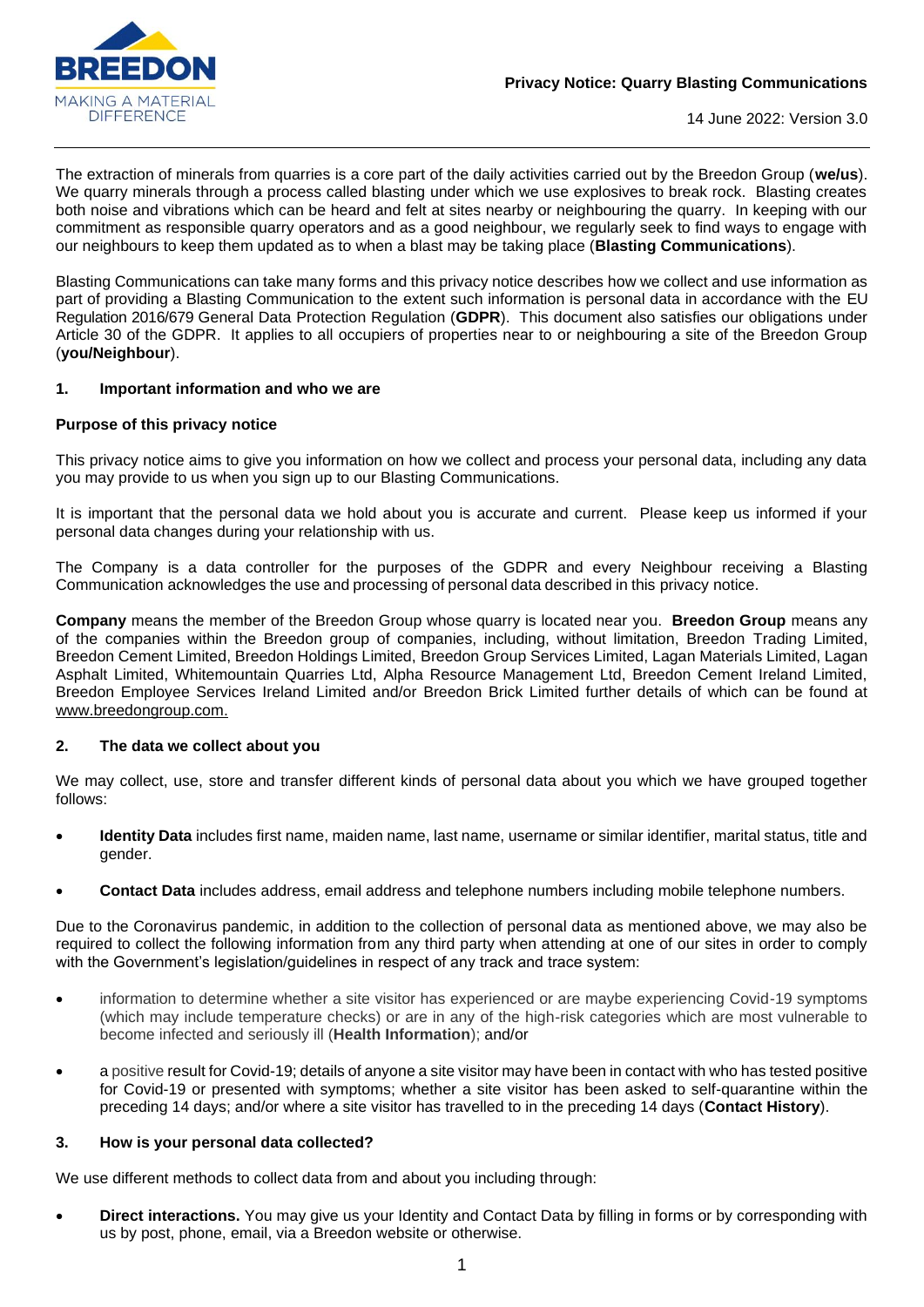- **Third parties or publicly available sources.** We may receive personal data about you from various third parties and public sources as set out below:
	- Identity and Contact Data from data brokers or aggregators.
	- Identity and Contact Data from publicly availably sources such as Companies House and the Electoral Register based inside the EU.

## **4. How we use your personal data**

We will only use your personal data when the law allows us to. Most commonly, we will use your personal data in the following circumstances:

- Where we need to provide the Blasting Communications to you.
- Where it is necessary for our legitimate interests (or those of a third party) and your interests and fundamental rights do not override those interests.
- Where we need to comply with a legal or regulatory obligation.
- Where we need to respond to your feedback.

See below to find out more about the types of lawful basis that we will rely on to process your personal data.

Generally we do not rely on consent as a legal basis for processing your personal data other than in relation to sending a Blasting Communication via post, email or text message.

You have the right to withdraw consent to receiving specific Blasting Communications at any time by [contacting us.](#page-3-0) We may continue to send generic Blasting Communications where permitted to do so under GDPR.

## **Purposes for which we will use your personal data**

We have set out below, in a table format, a description of all the ways we plan to use your personal data, and which of the legal bases we rely on to do so. We have also identified what our legitimate interests are where appropriate.

Note that we may process your personal data for more than one lawful ground depending on the specific purpose for which we are using your data. Please [contact us](#page-3-0) if you need details about the specific legal ground we are relying on to process your personal data where more than one ground has been set out in the table below.

| <b>Purpose/Activity</b>                                                                                                                                                                                                                                                                                                      | Type of data                | Lawful basis for processing<br>including basis of legitimate<br>interest                                                                                                  |
|------------------------------------------------------------------------------------------------------------------------------------------------------------------------------------------------------------------------------------------------------------------------------------------------------------------------------|-----------------------------|---------------------------------------------------------------------------------------------------------------------------------------------------------------------------|
| To register you as a subscriber to Blasting<br>Communications                                                                                                                                                                                                                                                                | (a) Identity<br>(b) Contact | (a) To provide the Blasting<br>Communications to you<br>(b) Necessary for our legitimate<br>interests<br>(c) Necessary to comply with a<br>regulatory or legal obligation |
| To manage our relationship with you which<br>will include:<br>(a) Notifying you about changes to our terms<br>or privacy policy<br>(b) Asking you to leave a review on the<br><b>Blasting Communications or generally</b><br>(c) Responding to your feedback either to<br>any of our Blasting Communications or<br>generally | (a) Identity<br>(b) Contact | (a) Necessary to comply with a<br>regulatory or legal obligation<br>(b) Necessary for our legitimate<br>interests                                                         |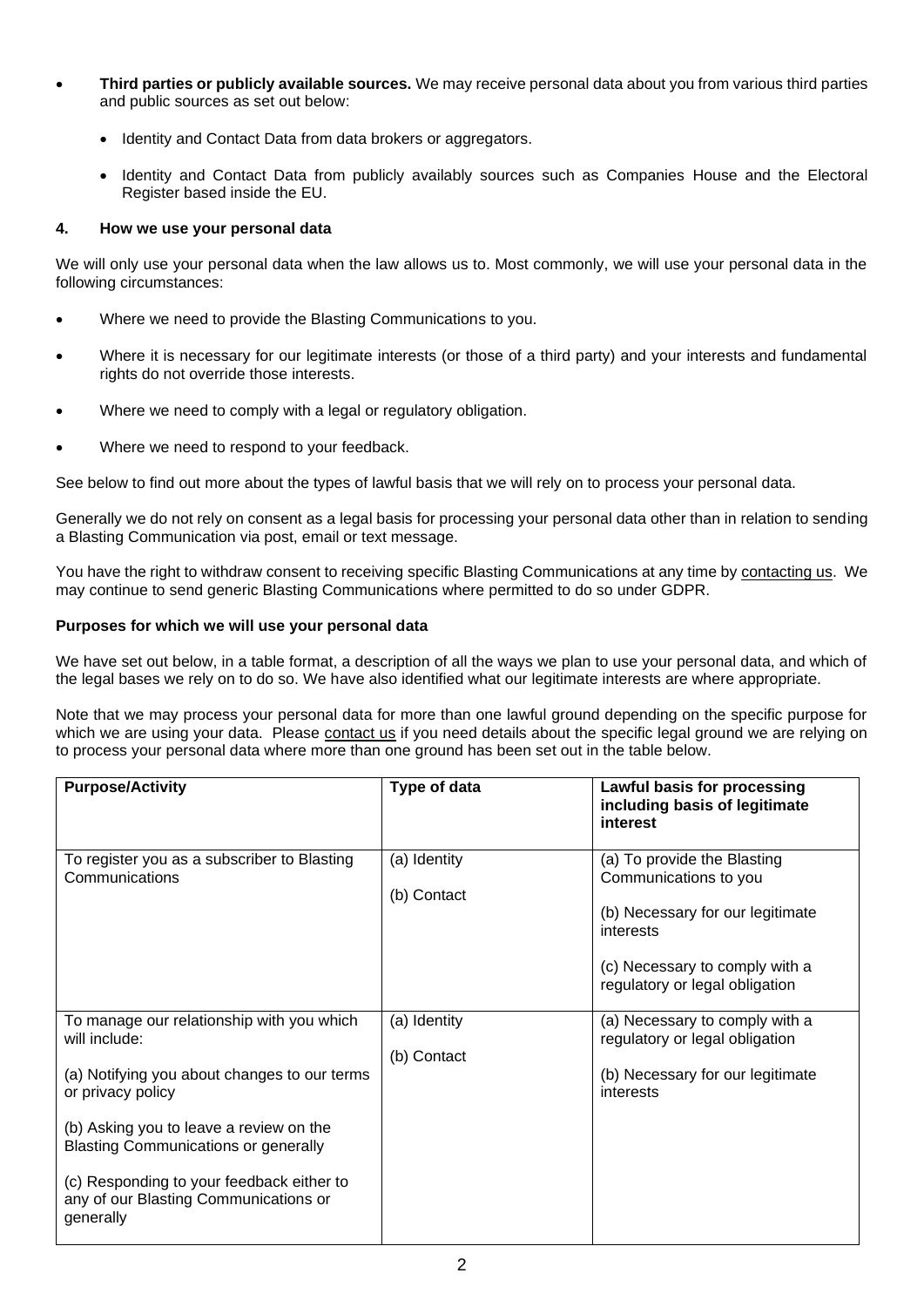| To collect your contact details in order to   | (a) Identity           | (a) Public Interest: to ensure the  |
|-----------------------------------------------|------------------------|-------------------------------------|
|                                               |                        |                                     |
| comply with Government                        |                        | health and safety of the public and |
| legislation/guidelines or any track and trace | (b) Contact            | our employees                       |
|                                               |                        |                                     |
| system as part of a response to Covid-19      |                        |                                     |
|                                               | (c) Health Information | (b) Necessary to comply with        |
|                                               |                        |                                     |
|                                               |                        | regulatory or legal obligation      |
|                                               | (d) Contact History    |                                     |
|                                               |                        |                                     |
|                                               |                        |                                     |

## **5. Who we share Personal Data with**

We disclose personal data to a number of recipients which includes the following categories of persons:

- Other companies within the Breedon Group;
- Auditors and professional advisors, such as our bankers, lawyers and consultants;
- Law enforcement officials and statutory or regulatory authorities (including any involved in Covid-19 activities).

We may use and replace any third party which we wish to use to assist us in meeting its obligations under the contract, and where such third party is a processor of personal data, this constitutes prior general written authorisation as envisaged by Article 28(2) of the GDPR.

We may transfer personal data outside the EEA in accordance with the principles of the GDPR.

# **6. Compliance with Data Protection Principles**

We will comply with data protection law which includes the GDPR (**Data Protection Laws**) applicable in the country in which the Company operates. This says that the personal information we hold must be:

- 1. Used lawfully, fairly and in a transparent way.
- 2. Collected only for valid purposes that have been clearly explained and not used in any way that is incompatible with those purposes.
- 3. Relevant to the purposes we have told you about and limited only to those purposes.
- 4. Accurate and kept up to date.
- 5. Kept only as long as necessary for the purposes we have told you about.
- 6. Kept securely.

## **Personal Data Retention Periods**

Except as otherwise permitted or required by applicable law or regulation, we only retain personal data for as long as necessary to fulfil the purposes we collected it for, as required to satisfy any legal, accounting, or reporting obligations, or as necessary to resolve disputes.

## **Technical and Organisational Security Measures**

We have put in place appropriate security measures to prevent your personal data from being accidentally lost, used or accessed in an unauthorised way, altered or disclosed. In addition, we limit access to your personal data to those employees, agents, contractors and other third parties who have a business need to know. They will only process your personal data on our instructions and they are subject to a duty of confidentiality.

We have put in place procedures to deal with any suspected personal data breach and will notify you and any applicable regulator of a breach where we are legally required to do so.

## **Duty to inform us of changes**

It is important that the personal information we hold about you as a Neighbour is accurate and current. We ask all such recipients of a Blasting Communication to keep us informed if personal information changes during your relationship with us.

## **Your rights in connection with personal information**

Under certain circumstances, by law you have the right to:

- **Request access** to personal information.
- **Request correction** of the personal information that we hold.
- **Request erasure** of personal information.